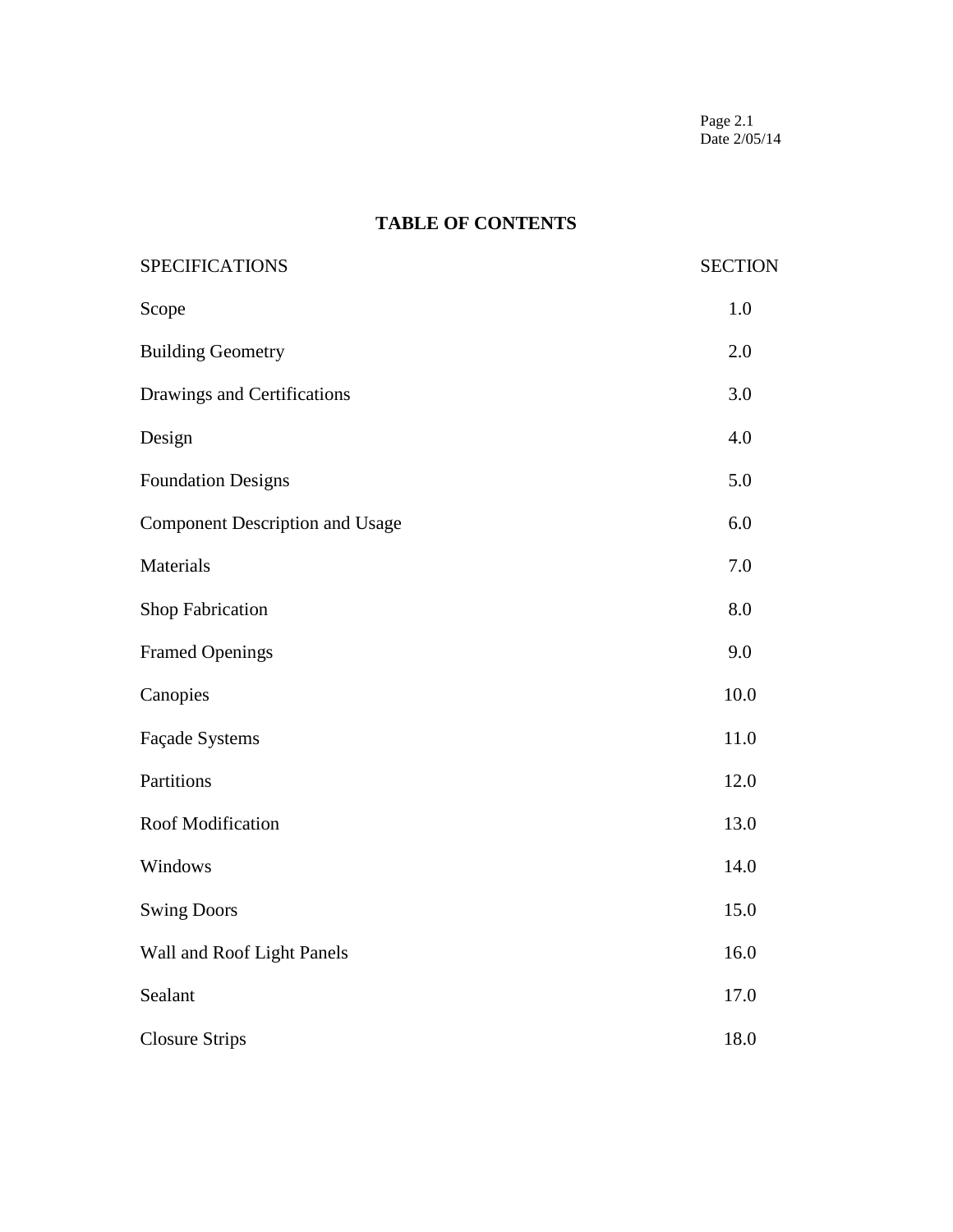Page 2.2 Date 2/05/14

## **SPECIFICATION**

#### **1.0 SCOPE**

Pinnacle Structures, Inc. is an IAS AC472 Accredited manufacturer. The building system shall include all columns, rafters, endwall columns, purlins, girts, struts, clips, bracing, exterior metal covering, flashing, fasteners, and miscellaneous items necessary for a complete and weather tight structure, or as required by the customer.

## **2.0 BUILDING GEOMETRY**

#### **2.1 Building Width:**

The building width shall be the horizontal distance between the outside faces of the eave struts.

## **2.2 Building Height:**

The building height shall be vertical distance from the base of the sidewall columns to the outside top corners of the eave struts.

#### **2.3 Building Length:**

The building length shall be the horizontal distance between the outside flanges of the endwall girts.

### **2.4 Bay Spacing:**

The interior bay spacing shall be the horizontal distance between the centerlines of adjacent interior frames. The end bay length shall be the horizontal distance from the centerline of the first interior frame to the outside flanges of the endwall girts.

## **3.0 DRAWINGS AND CERTIFICATIONS**

#### **3.1 Drawings:**

## **3.1.1 Anchor Bolt Setting Plans**

Pinnacle shall furnish Anchor Bolt Setting Plans showing the diameters, locations and material specifications for the building anchor bolts and reaction schematics showing the rigid frame reactions.

Foundation design and anchor bolt lengths are not the responsibility of Pinnacle Structures, Inc. Anchor bolts are not designed to stabilize the columns during erection. Temporary bracing as needed for safety is the erector's responsibility.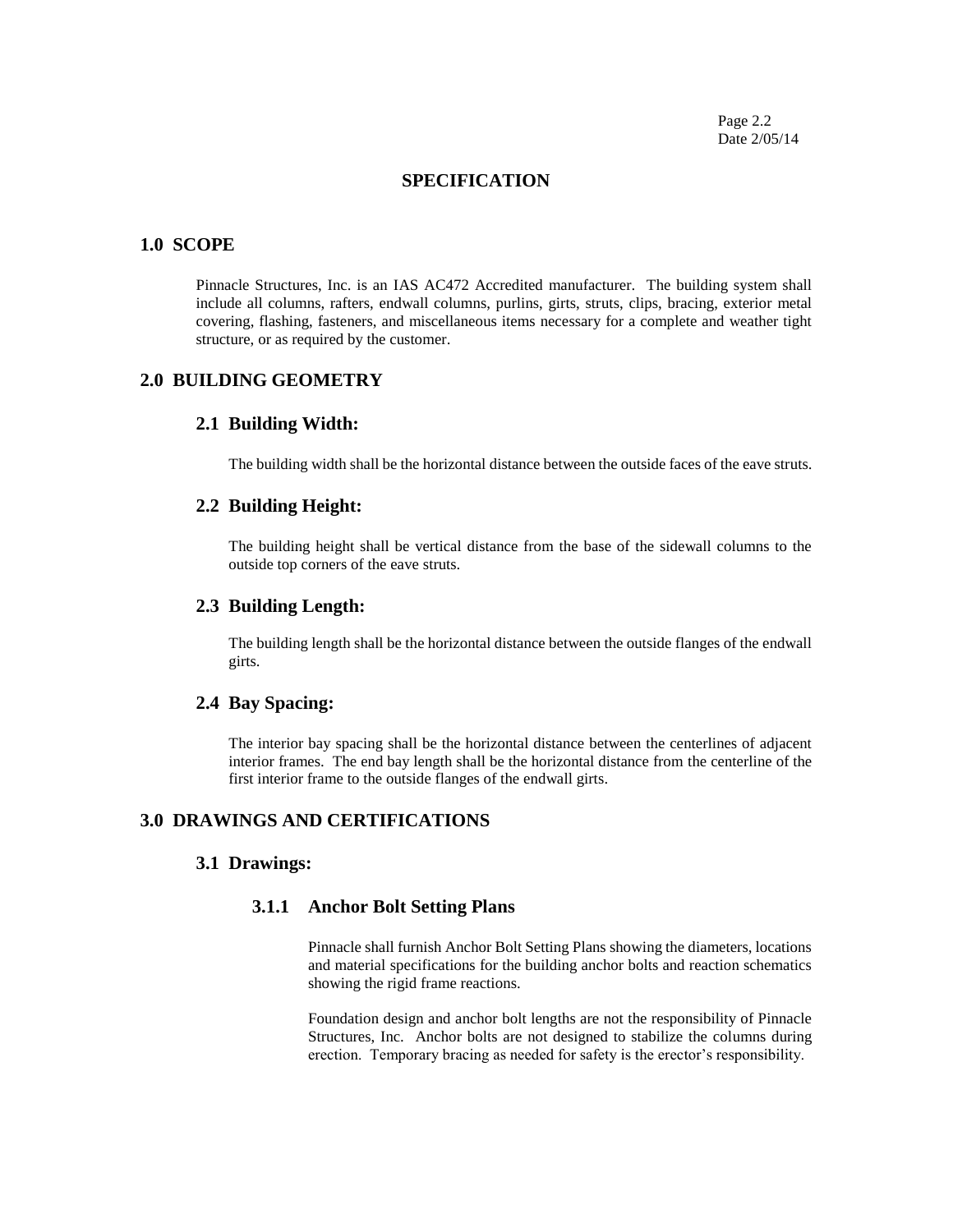Page 2.3 Date 2/05/14

#### **3.1.2 Erection Drawings**

Pinnacle shall furnish Erection Drawings which shall include the elevations and details necessary to erect the building.

## **3.2 Certifications:**

## **3.2.1 Letter of Certification**

Pinnacle shall submit a letter sealed by a professional engineer stating that the loads were applied and the building was designed in accordance with the specified building code and/or purchase order documents.

### **3.2.2 Design Calculations**

Subsequent to the awarding of the contract, Pinnacle shall, upon request, submit design calculations sealed by a professional engineer.

## **4.0 DESIGN**

## **4.1 Design Authorities:**

## **4.1.1 Structural Steel**

All Structural steel sections and welded plate members shall be designed in accordance with the allowable stresses and design requirement sections of the latest edition of the American Institute of Steel Construction's Manual of Steel Construction (Allowable Stress Design).

## **4.1.2 Cold-Formed**

All cold-formed members, including exterior covering, shall be designed in accordance with the allowable stresses and design requirement sections of the latest edition of the American Iron and Steel Institute's Cold-Formed Steel Design Manual with 2004 addendums.

#### **4.2 Design Loads:**

## **4.2.1 Snow, Wind, Live and Collateral Loads**

Loads and the application of loads shall be as specified by the Architect or Engineer of Record. In no case shall the loads or the application of loads be less than those recommended by the 2012 MBMA Metal Building Systems Manual.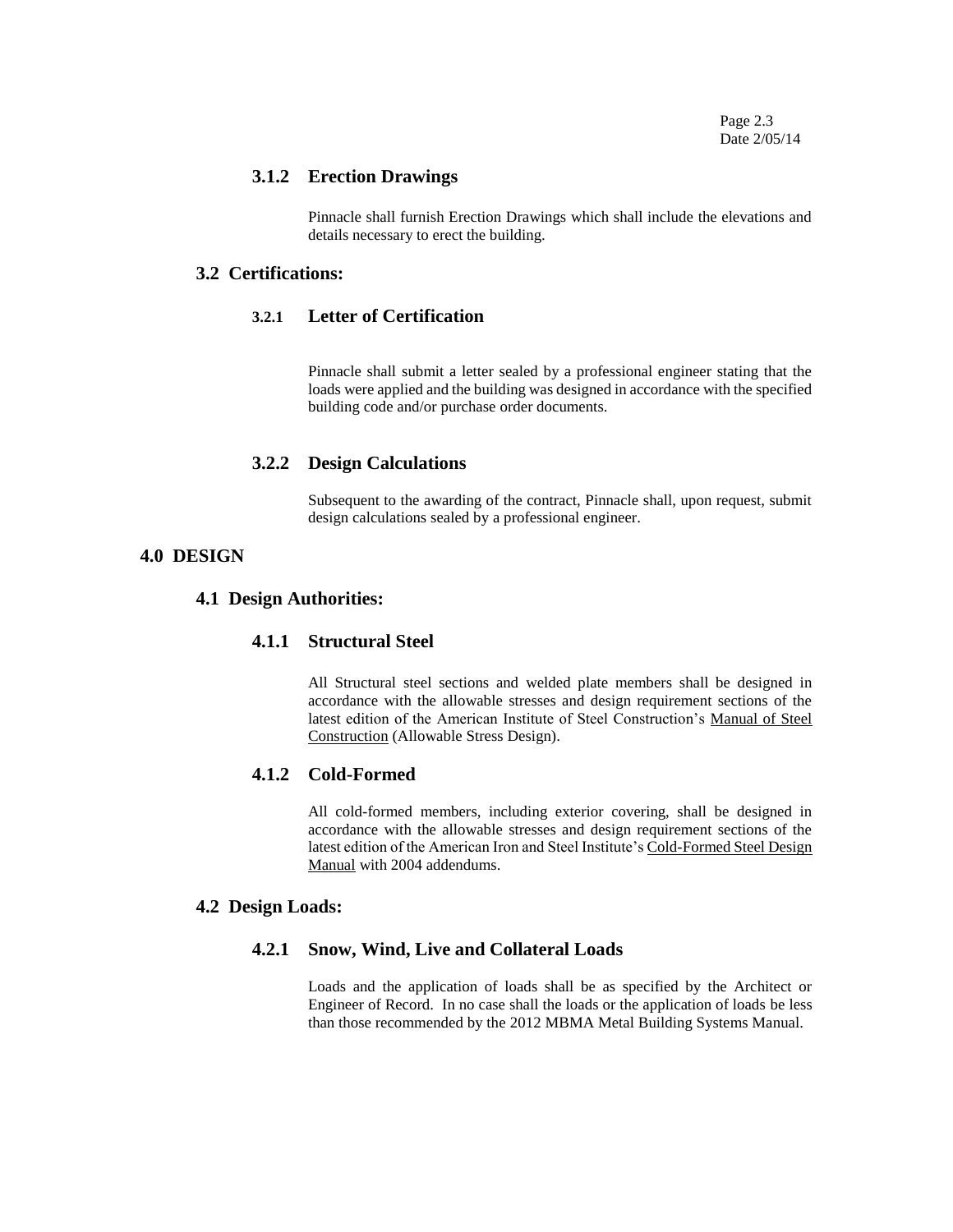Page 2.4 Date 2/05/14

## **4.2.2 Dead Load**

The dead load shall be the weight of the structure.

## **4.2.3 Load Combinations**

The design load combinations for all buildings shall be as specified by the Architect or Engineer of Record. In no case shall the load combinations be less severe than specified in the 2012 MBMA Metal Building Systems Manual.

## **4.3 Anchor Bolts**

Anchor bolts shall be sized to resist loads induced by the structure and shall not be less than the diameters, material specifications and quantities shown by Pinnacle. All anchor bolts shall be unpainted to bond to the concrete and shall be set in strict accordance with Pinnacle's drawings.

## **5.0 FOUNDATION DESIGN**

## **5.1 General**

Pinnacle Structures, Inc. shall not furnish, design, nor accept responsibility for the concrete foundation, anchor bolts or embedded concrete reinforcing. The final reactions, anchor bolt diameters, quantities and material specifications shall be shown on the anchor bolt setting plans. Suggested anchor bolt details and anchorage details included in Pinnacles anchor bolt setting plans shall be verified and approved by the Architect or Engineer of Record for the project.

## **5.2 Materials**

The anchor bolts and reinforcing shall not be furnished by Pinnacle Structures, Inc.

## **6.0 COMPONENT DESCRIPTION AND USAGE**

## **6.1 Primary Framing**

## **6.1.1 Columns**

Primary frame columns shall be either prismatic or tapered sections composed of shop welded steel bar and plate. Wall columns may have either exterior or flush mounted girts. The depth and flange width of columns shall be as dictated by the specified design criteria.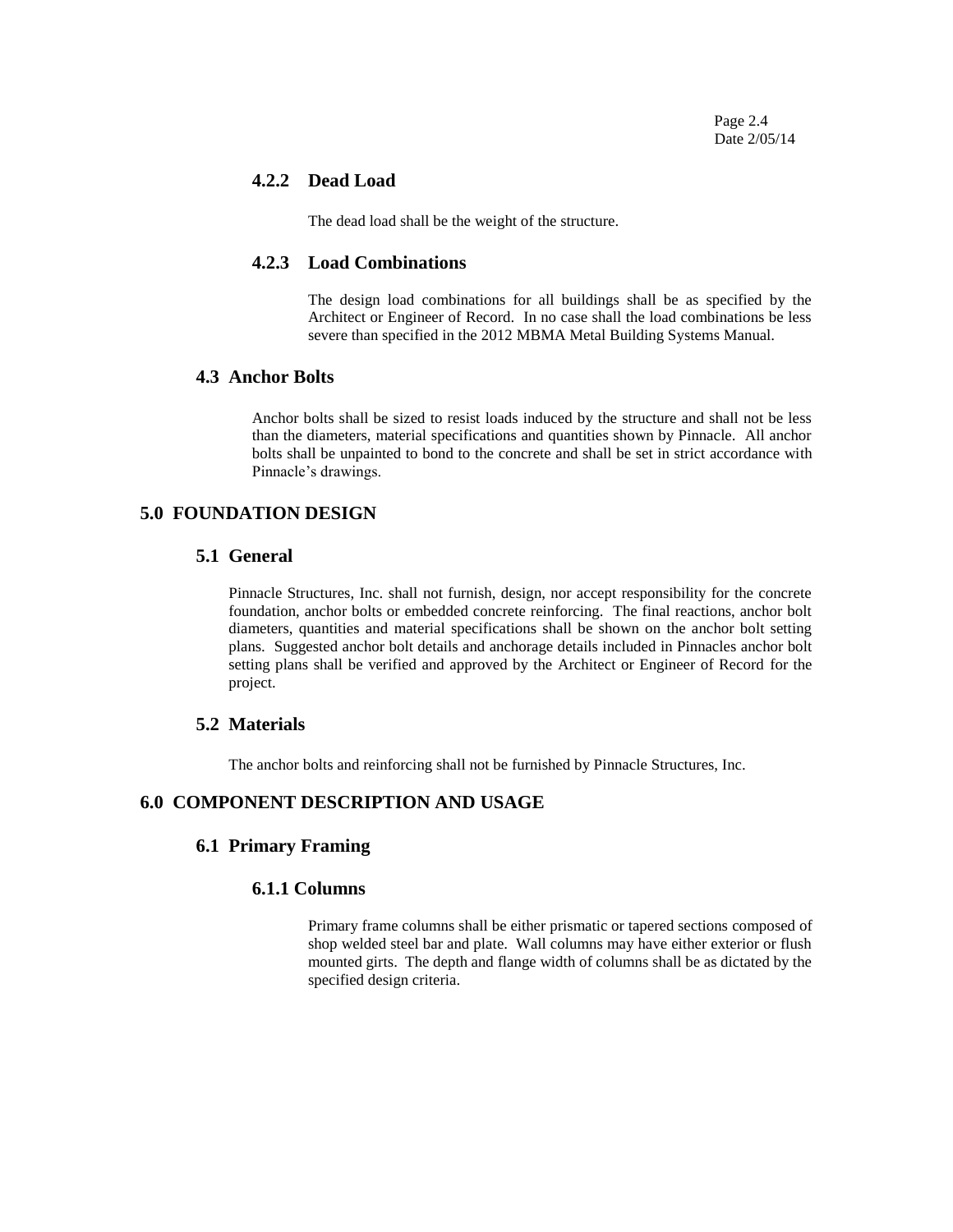Page 2.5 Date 2/05/14

#### **6.1.2 Rafters**

Primary frame rafters shall be either prismatic or tapered sections composed of shop welded steel bar and plate. Rafters shall have exterior mounted purlins. The depth and flange width of rafters shall be as dictated by the specified design criteria.

#### **6.1.3 Interior Modular Columns**

Interior modular columns supporting primary frame rafters shall be either round structural pipe or prismatic sections composed of shop welded steel bar and plate. Columns shall have the necessary connections for field bolting to the rafters and to the anchor bolts. The diameter or depth and flange width of welded sections shall be as dictated by the specified design criteria.

### **6.2 Secondary Structural Members**

## **6.2.1 Cold-Formed Purlins and Girts**

Purlins and girts shall be either 8", 9" or 10" "Z" sections, precision cold-formed from material with design thickness of 0.059" to 0.102". Exterior mounted simple span purlins and girts shall have  $4\frac{1}{2}$  nominal end laps for alignment purposes. Continuous span purlins and girts shall have minimum end laps of 2'0 to develop continuity. All girts on buildings with flush girts shall be mounted so that the outside flanges of the girts are flush with the exterior face of the controlling outside flange of the columns. Purlins and girts shall be attached to the primary framing with  $\frac{1}{2}$ " diameter bolts and nuts. Continuous purlins shall have four  $\frac{1}{2}$ " diameter bolts and nuts through the webs to interlock the sections for continuity.

## **6.2.2 Bar Joist Purlins**

Bar joist purlins shall be as required to comply with the specified design criteria. Bar joists shall be field welded to the rafters, except that bolted connections shall be provided at critical locations required for stability during erection.

#### **6.2.3 Eave Struts**

Eave struts shall be either 8", 9" or 10" "C" sections, precision cold-formed from material with design thickness of .059" to 0.102". The upper and lower flanges shall slope at the building roof slope and the webs shall be vertical to receive the sidewall covering. Eave struts shall be connected to the primary framing with standard ½'' diameter bolts.

## **6.2.4 Wind and Seismic Bracing**

Wind and seismic bracing shall be as shown on Pinnacle Structures, Inc. erection drawings and shall be accomplished by diagonal cable bracing, rod bracing, or other means necessary to resist roof and wall wind and seismic loads. All diagonal cable and rod bracing shall include necessary hardware for installation and adjustment of lengths.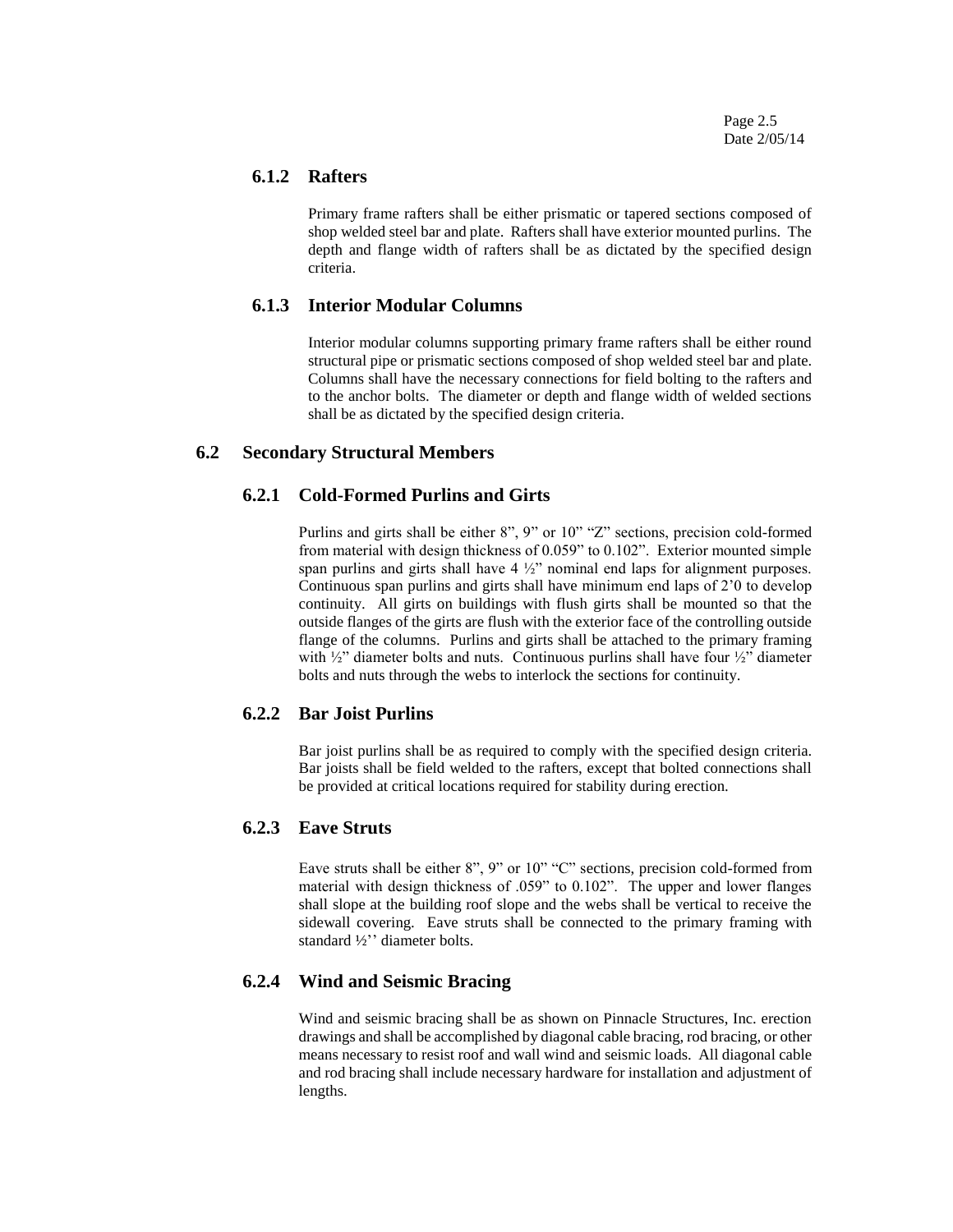Page 2.6 Date 2/05/14

#### **6.2.5 Flange Bracing**

Flange bracing shall be steel angles attached to the purlins and/or girts and to the inner flanges of the primary framing. The quantity and location of all brace angles shall be as dictated by the building design and shall be located as shown on Pinnacle's erection drawings.

#### **6.2.6 Gable Angles**

Gable angles provide a surface for attaching endwall panels to the rake of a building. Gable angles shall be 2" x 4" angles precision cold-formed from material with a minimum design thickness of .059". Gable angles shall be attached to the purlins along the building rake.

#### **6.2.7 Connection Clips**

Connection clips shall be provided by Pinnacle as necessary to facilitate the assembly of the building components. Connection clips shall be located as shown on Pinnacle's erection drawings.

## **6.2.8 Base Options**

#### **6.2.8.1 Base Angles**

Base angles shall be 2" x 4" angles precision cold-formed from steel with a minimum design thickness of .059". Base angles shall be attached to the concrete foundation with  $\frac{1}{4}$ " x 1  $\frac{1}{4}$ " minimum Metal Hit Anchors or equivalent at 2'-0 maximum spacing. Pinnacle Structures, Inc. shall not furnish the base angle anchors.

#### **6.2.8.2 Base Angle Trim**

Base angle trim shall be optional in lieu of Base Angles. Base angle trim shall be 0.059" minimum thickness steel with factory applied Bronze paint. Base angle trim shall be attached to the concrete foundation with  $\frac{1}{4}$ " x 1  $\frac{1}{4}$ " minimum Metal Hit Anchors or equivalent at 2'-0 maximum spacing. Base angle trim shall be optional to replace base angles and eliminate the necessity for a concrete notch. Pinnacle Structures, Inc. shall not furnish the base angle trim anchors.

#### **6.2.8.3 Base Girts**

Base Girts shall be optional in lieu of Base Angles or Base Angle Trim. Base girts shall be located 6" above the finished floor elevation.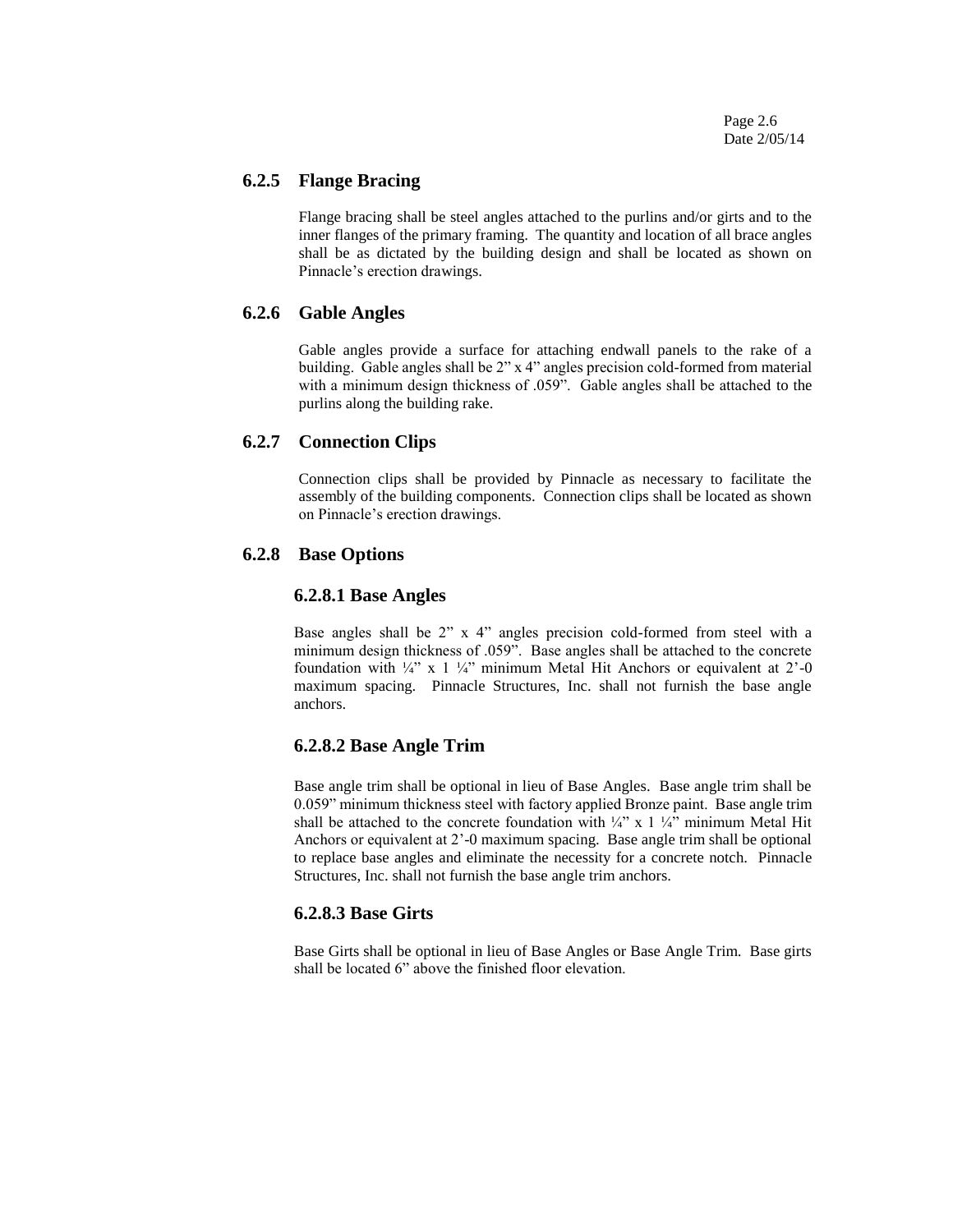Page 2.7 Date 2/05/14

#### **6.3 End Frames**

## **6.3.1 Non-Expandable End Frames**

#### **6.3.1.1 Built-up End Frames**

Non-expandable (built-up) end frames shall consist of cold-formed channel rafters or welded plate rafters and welded plate or Hot rolled columns. Column-to-rafter connections shall transmit shear and axial loads only.

#### **6.3.1.2 Rigid Frame End Frames**

Non-expandable rigid frame end frames shall consist of a primary frame designed to support one half of the end bay loadings. Endwall column-to-rafter connections shall transmit shear loads only.

## **6.3.2 Expandable End Frames**

Expandable end frames shall consist of a primary frame designed to support a full bay and endwall columns of welded plate or hot rolled steel. Endwall column-torafter connections shall transmit shear loads only.

### **6.4 Covering**

## **6.4.1 Material**

#### **6.4.1.1 Unpainted GALVALUME®**

Unpainted GALVALUME® shall conform to ASTM A792 with a coating class of AZ 50 or heavier, chemically treated and lightly oiled. All 26 gauge unpainted GALVALUME® used for roof and wall applications shall be grade 80, except when used for trim it shall be grade 50. All 24 gauge unpainted GALVALUME® used for roof and wall applications shall be grade 80, except for 24 gauge shall be grade 50.

#### **6.4.1.2 Painted GALVALUME®**

GALVALUME® used as a substrate for factory applied baked on paint shall conform to ASTM A792 with a coating class of AZ 50 or heavier, minimum spangle, as specified by the coater. All 26 gauge painted GALVALUME® used for roof and wall applications shall be grade 80. All 26 gauge painted GALVALUME® used for trim shall be grade 50. All 26 gauge painted GALVALUME® used for roof and wall applications shall be grade 80, except for 24 gauge shall be grade 50.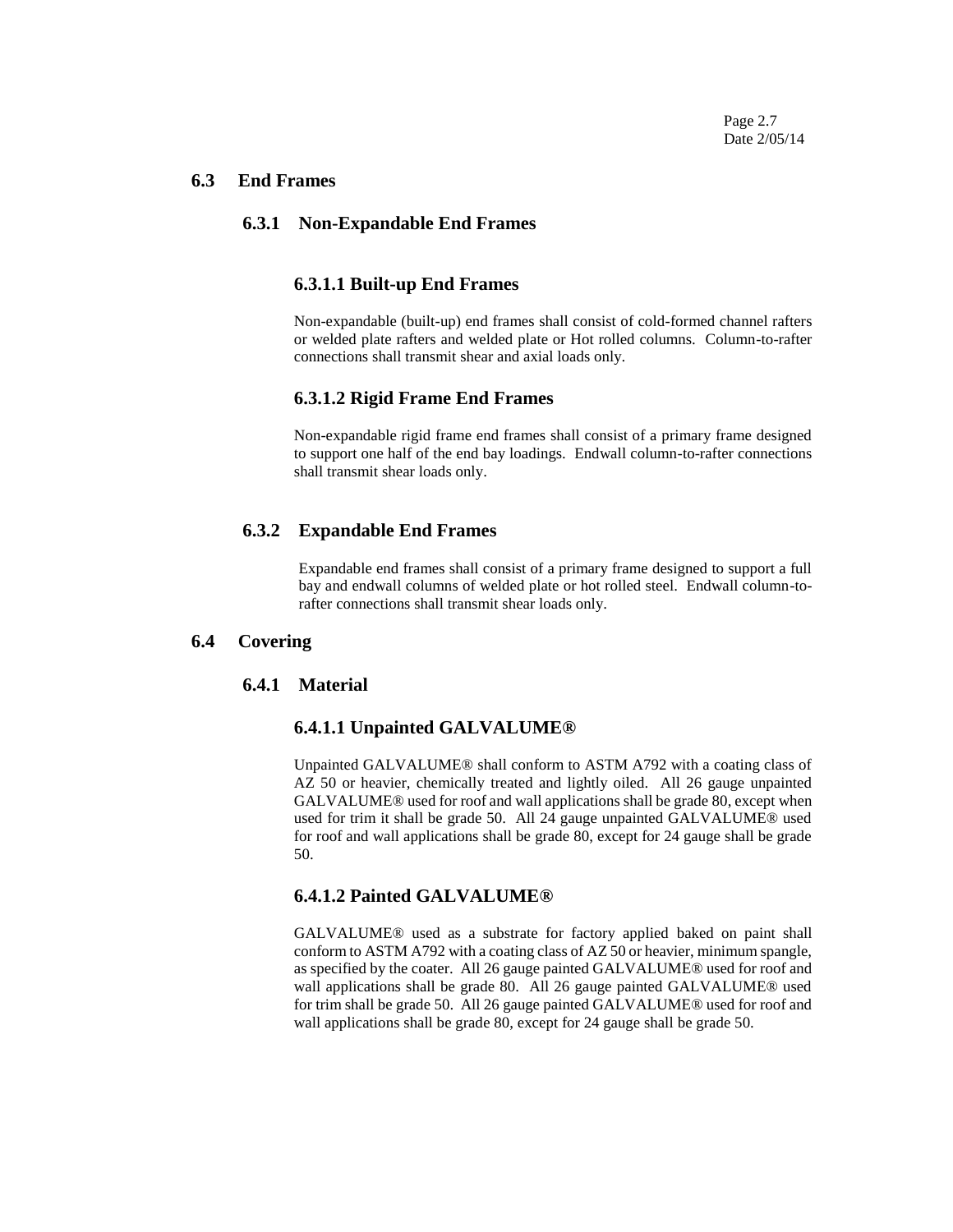#### **6.5 Covering Fasteners**

#### **6.5 1 Material**

#### **6.5.1 1 Exposed Roof Fasteners (Screws)**

Exposed roof fasteners shall have a zinc aluminum case hex washer head fixed over the head of a carbon steel plated fastener. Each fastener shall have a neoprene washer fitted and protected under the hex washer head.

#### **6.5.1.2 Non-exposed Roof Fasteners**

Fasteners for non-exposed roof applications shall be made of carbon steel with zinc electroplating finish with or without bonded neoprene washer.

### **6.5.1.3 Wall Fasteners**

Wall fasteners shall be made of carbon steel with zinc electroplating with bonded neoprene washer.

### **6.5.2 Fastener (Screw) Finish**

### **6.5.2.1 Long-Life Finish**

Long-life finish shall consist of composite fluorocarbon combined with organic polymers to form a plastic-alloy finish which is applied to the entire fastener and washer assembly by means of a DIP/SPIN/CURE process, providing exceptional corrosion protection.

#### **6.5.2.2 Paint**

Painted fasteners shall be provided to match the wall and roof panel color. Paint shall be a factory applied baked on finish.

## **6.5.2.3 Zinc Aluminum**

The zinc aluminum finish of the exposed roof fasteners shall be adequately formulated to be corrosion resistant and to never red rust.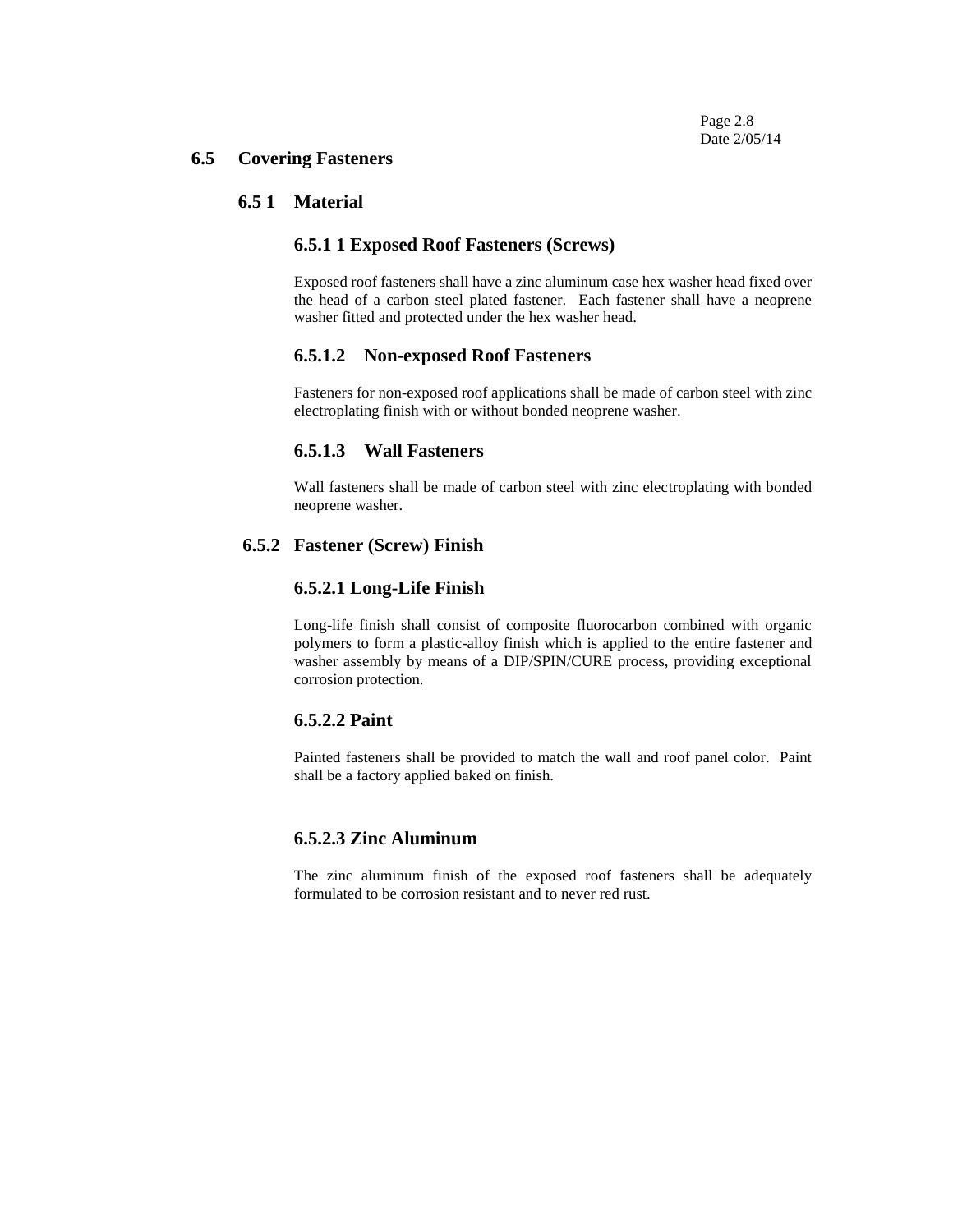## **6.5.3 Covering Fastener Types**

| <b>Type</b>                                |                                       |                     | <b>Ultimate Strengths</b><br>Pull |              |
|--------------------------------------------|---------------------------------------|---------------------|-----------------------------------|--------------|
| <b>Designation</b>                         | <b>Sizes</b>                          | <b>Pullout</b>      | Over                              | <b>Shear</b> |
| Exposed                                    | #12-14 x 1 $\frac{1}{4}$ "            | 770#                | 794#                              | 2050#        |
| Self-Drilling<br>Roof Screw                | #12-14 x 1/1/2"                       | to<br>1850#         | to<br>1647#                       |              |
| Exposed                                    |                                       | 256#                | 794#                              | 2850#        |
| Self-Drilling<br>Roof-lap Screw            | $\frac{1}{4}$ – 14 x 7/8 <sup>"</sup> | to<br>688#          | to<br>1647#                       |              |
|                                            |                                       |                     |                                   |              |
| Non-Exposed<br>Self-Drilling<br>Clip Screw | #12-14 x $1\frac{1}{4}$               | 770#<br>to<br>1858# |                                   | 2050#        |
| Self-Drilling                              | #12-14 x 1 $\frac{1}{4}$              | 770#                | 501#                              | 2050#        |
| Wall Screw                                 | #12-14 x 1 $\frac{1}{2}$ "            | to                  | to                                |              |
|                                            |                                       | 1850#               | 649#                              |              |
| Self-Drilling                              |                                       | 256#                | 501#                              | 2858#        |
| Wall-lap Screw                             | $\frac{1}{4}$ – 14 x 7/8"             | to<br>688#          | to<br>649#                        |              |

## **6.6 Building Trim**

## **6.6.1 General**

Formed GALVALUME® steel flashing with factory baked on paint shall be provided at corners, endwall rakes, eaves, and openings to insure a neat, weather tight structure.

## **6.6.2 Eave Trim Options**

The junction of the roof panels and sidewall panels shall be adequately flashed with formed GALVLUME® steel with factory baked on paint. Eave flashing shall be one of the following:

- A. Eave gutters with downspouts.
- B. Eave box trim. Eave box trim which resembles the configuration of the endwall flashing is recommended for northern regions where ice and snow make eave gutters impractical.
- C. Sidewall flashing. Sidewall flashing shall be formed to the roof slope and capped over the top of the sidewall panels.
- D. Combination of A and C.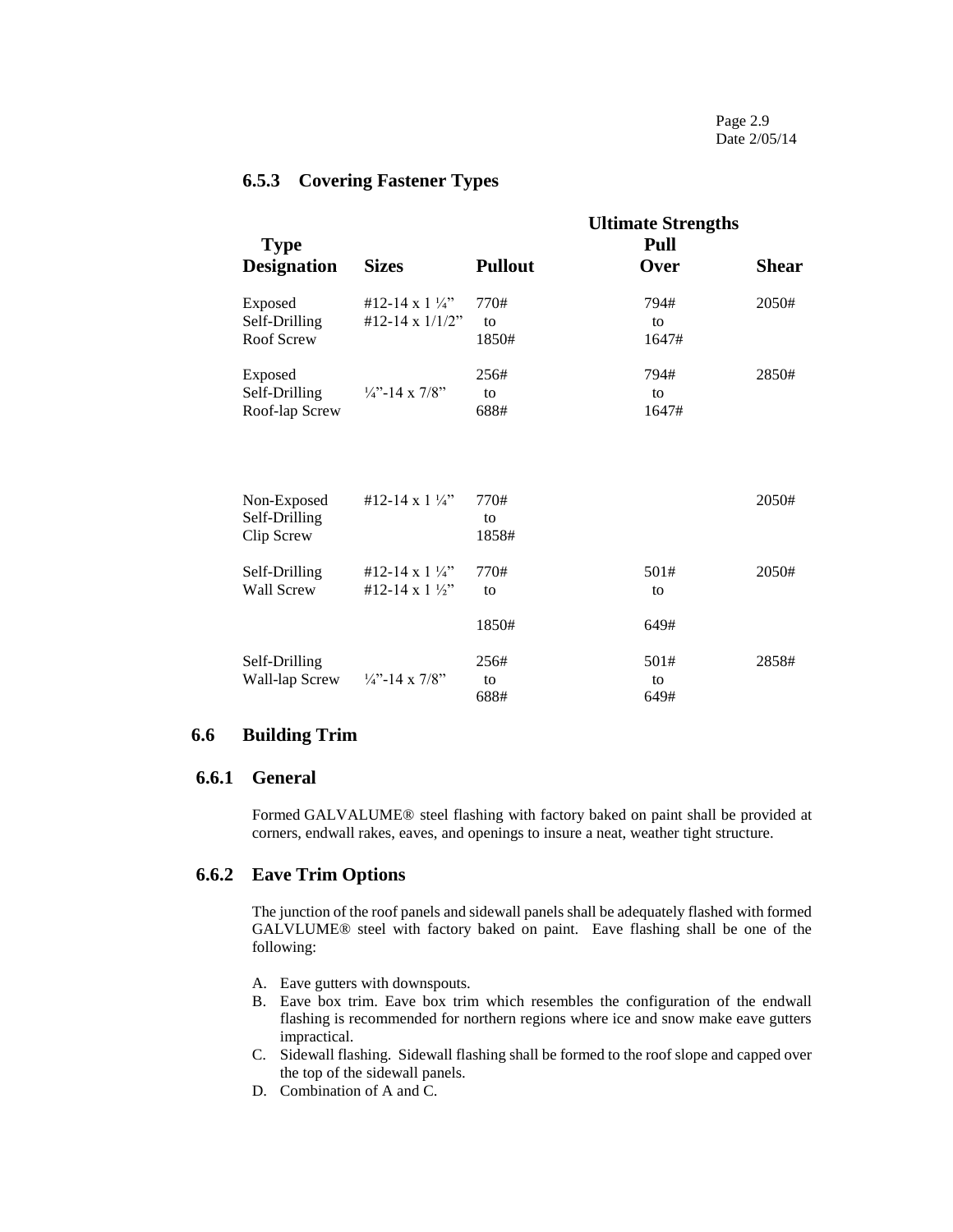Page 2.10 Date 2/05/14

#### **6.6.3 Eave Gutters**

Eave gutters shall be suspended box sections supported at 3'-0 on center (maximum) and formed to match the configuration of the endwall flashing. Eave gutters shall have a minimum cross-sectional area of 24 square inches for water flow. Pop rivets, hanger clips and sealant shall be used to secure the gutter and seal the gutter end laps.

### **6.6.4 Eave Gutter Downspouts**

Downspouts shall be a minimum of  $3\frac{1}{2}$ " x 4" rectangular sections. Spacing of the downspouts will be dictated by the building width and the local rainfall intensity. Locations shall be shown on Pinnacle Structures, Inc. erection drawings. Field connected downspout elbows shall be provided to divert water away from the building when applicable.

#### **6.6.5 Corner Flashing**

The juncture of sidewall panels and endwall panels shall be adequately flashed to ensure weather tightness and neat appearance. The flashing shall be designed to complement the wall panel used and shall match the wall panel color, unless noted otherwise.

## **6.6.6 Accessory Flashing**

Accessories which penetrate the wall or roof panels shall be adequately flashed and caulked as necessary to ensure weather tightness and neat appearance.

## **7.0 MATERIALS**

#### **7.1 Structural Plate, Sheet and Bar**

All structural plate, sheet and bar shall have a minimum yield strength of 55,000 psi.

#### **7.2 Cold-Formed**

All cold-formed structural material shall have a minimum yield strength of 55,000 psi.

### **7.3 Hot Rolled Sections**

All hot rolled sections shall have a minimum yield strength of 36,000 psi.

### **7.4 Pipe**

All structural pipe sections shall have a minimum yield strength of 36,000 psi.

#### **7.5 Rod**

All rod used as structural bracing shall have a minimum yield strength of 36,000 psi.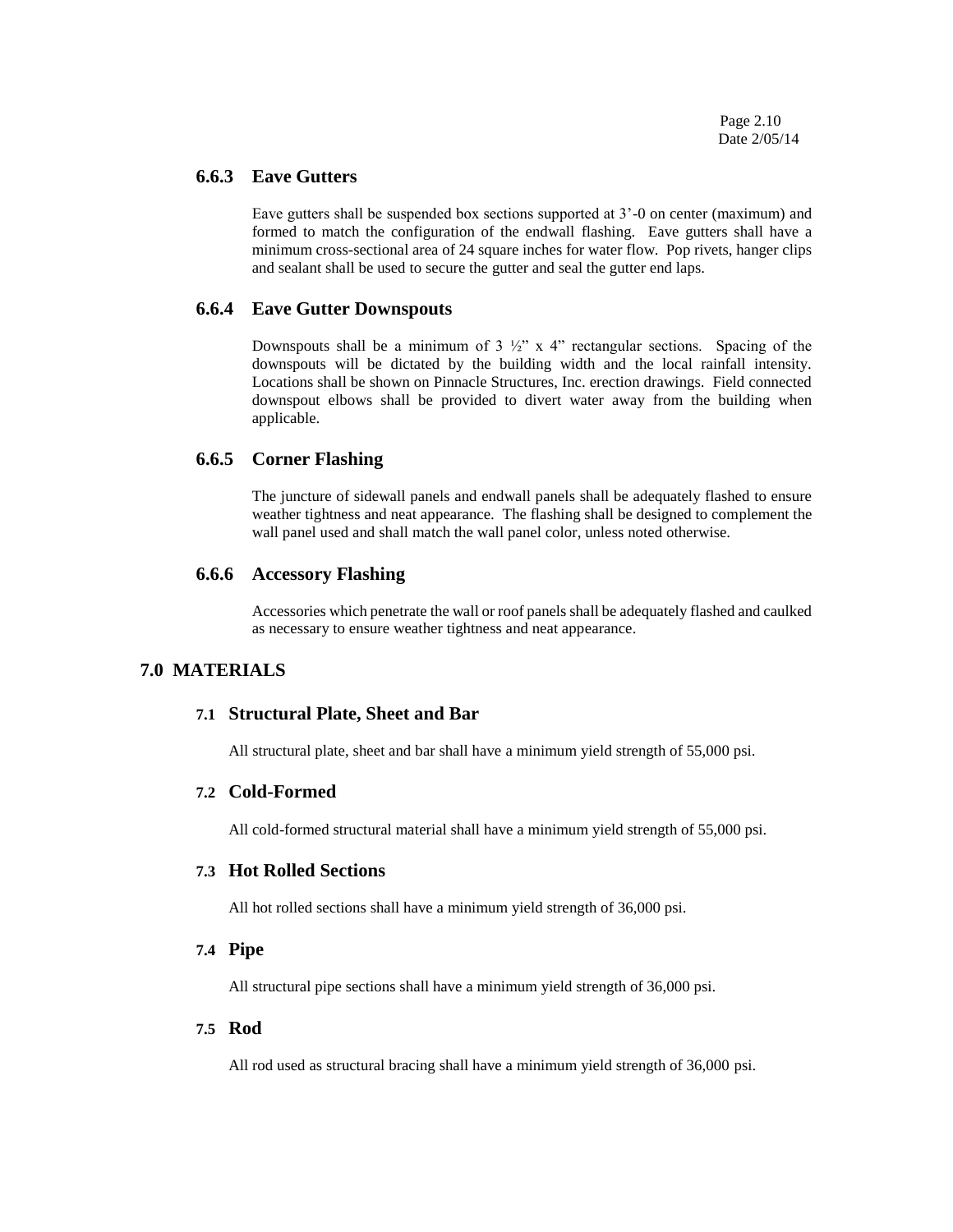Page 2.11 Date 2/05/14

#### **7.6 Cable**

All cable used as structural bracing shall be extra high strength galvanized ("A" Coat) wire strand (left-hand lay).

#### **7.7 Covering**

All 26 gauge cold-formed panel material shall have a minimum yield strength of 80,000 psi. All 24 gauge cold-formed panel material shall have a minimum yield strength of 50,000 psi

#### **7.8 High Strength Bolts**

All bolts used in primary structural connections shall be ASTM A325 Bolts.

## **High Strength Nuts**

High strength nuts shall be ASTM 194 Grade 2H. Acceptable substitutes are ASTM 563 Grade C, C3, D, DH, DH3.

#### **7.9 Standard Bolts**

All Bolts used in secondary structural connections shall be ASTM A307 Bolts

## **7.10 Standard Nuts**

Standard nuts shall be ASTM A563 Grade A or Grade 2.

## **8.0 SHOP FABRICATION**

#### **8.1 Scope**

All fabricated members shall be sheared, formed, punched, welded, and painted in the plant of the manufacturer. All holes and clips required to facilitate the attachment of secondary framing shall be provided by Pinnacle Structures, Inc.

## **8.2 Welding**

All shop welding shall be in accordance with the American Welding Society and the American National Standards Institute Structural Welding Code (ANSI/AWS D1.1). Dimensional tolerances of fabricated components shall comply with the Metal Building Manufacturers Association (MBMA) Metal Building Systems Manual, Section 9 -"Fabrication and Erection Tolerances". All welding shall be done by welders certified in accordance with AWS Code. Flanges and webs of "I" section shall be joined by a continuous automatic submerged arc welding (SAW) process or a semi-automatic gas metal arc welding (GMAW) process. Flange-to-web welds shall be applied on only one side of the web unless load transfer requirements dictate that welds be applied to both sides.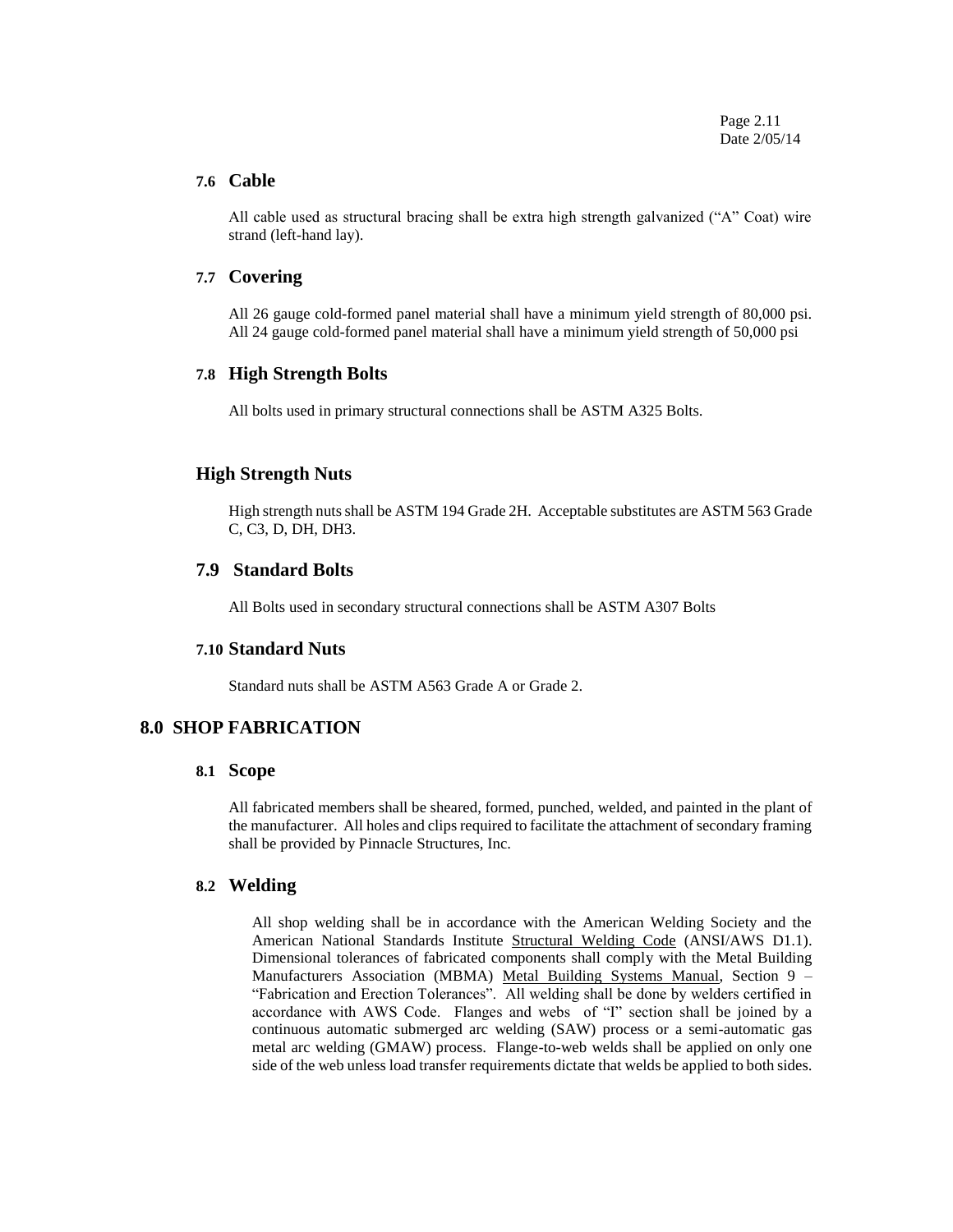Page 2.12 Date 2/05/14

#### **8.3 Structural Primer**

All fabricated members other than GALVALUME, galvanized, or prepainted panel and flashing material shall receive a factory applied coat of rust inhibiting primer. The primer shall be a universal anti-corrosive, lead and chromate free, fast drying, modified alkyd primer.

#### **8.4 Identification**

All fabricated items shall have an identifying mark which corresponds to the mark shown on the erection drawings. The mark shall be stamped, stenciled, or printed on or attached to the items or to their containers.

### **9.0 FRAMED OPENINGS**

Framed openings shall consist of cold-formed headers and jambs of a sufficient depth designed and located to allow flush framing of the wall girts. Flashing shall be provided to ensure weather tightness and neat appearance.

### **10.0 CANOPIES**

#### **10.1 Eave Line Flush Sidewall Canopy**

Eave line flush canopies shall consist of structural rafters of shop welded steel plate cantilevered to support flush mounted purlins and eave struts. Rafter depths shall match purlin depths so that the top and bottom flanges of the rafters are flush with the top and bottom flanges of the purlins and eave struts. Canopy roof panels shall be an extension of the main building roof panels. As an option, canopies may be soffited with panels attached to the bottom flanges of the purlins and eave struts. Canopies shall be flashed at the eaves and ends to conceal the purlins and structural rafters.

### **10.2 Below Eave Line Flush Canopy**

Below eave line flush canopies shall consist of structural rafters of shop welded steel plate to support flush mounted purlins and eave struts. Rafter depths shall match purlin depths so that the top and bottom flanges of the rafters are flush with the top and bottom flanges of the purlins and eave struts. Canopy roof panels shall be adequately flashed to the building wall panels. As an option, canopies may be soffited with panels attached to the bottom flanges of the purlins and eave struts. Canopies shall be flashed at the eaves and ends to conceal the purlins and structural rafters.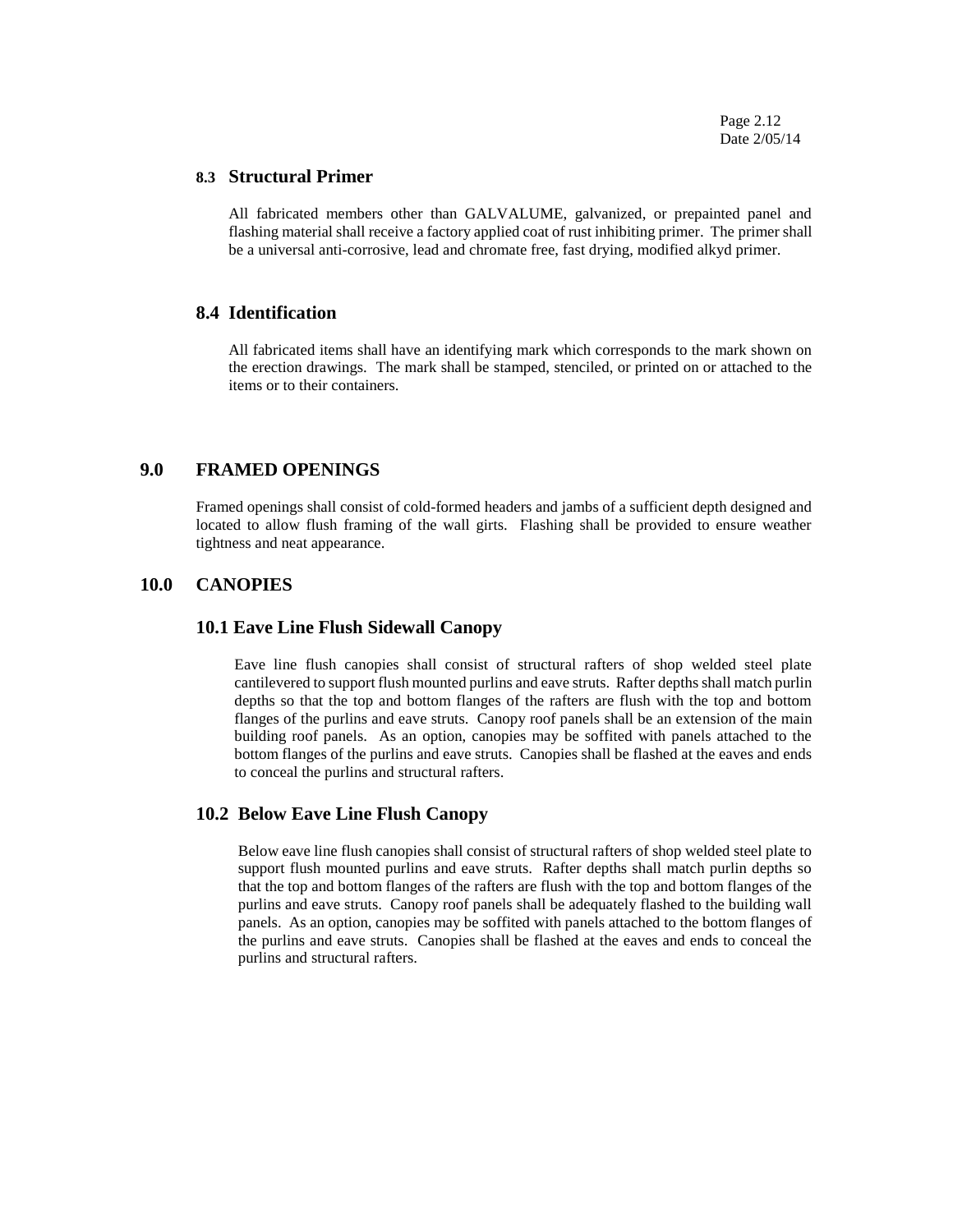### **10.3 Eave Line Structural Canopy**

Eave line structural canopies shall consist of structural rafters of shop welded steel plate cantilevered to support purlins and eave struts. Rafters shall be tapered sections mounted below the bottom flanges of the canopy purlins. Canopy roof panels shall be an extension of the main building roof panels. As an option, canopies may be soffited with panels attached to the bottom flanges of the purlins and eave struts. Canopies shall be flashed at the eaves and ends to conceal the purlins.

#### **10.4 Below Eave Line Structural Canopy**

Below eave line structural canopies shall consist of structural rafters of shop welded steel plate cantilevered to support purlins and eave struts. Rafters shall be tapered sections mounted below the bottom flanges of the canopy purlins. Canopy roof panels shall be adequately flashed to the building wall panels. As an option, canopies may be soffited with panels attached to the bottom flanges of the purlins and eave struts.

## **10.5 Purlin Extension (Endwall Overhang)**

Purlin extensions shall be projections of the end bay purlins and roof panels beyond the endwall steel reference line. As an option, purlin extensions may be soffited with panels attached to the bottom flanges of the purlins and eave struts. Flashing shall be provided at the eaves and the rakes of the purlin extensions to match the main building flashing and to ensure weather tightness and neat appearance.

## **11.0 FACADE SYSTEM**

## **11.1 Structural Facades**

Structural facades shall be field assembled and consist of outriggers and stanchions of shop welded steel plate which support 8" cold-formed struts top and bottom. Facades shall project a minimum of 2'-0 from the building wall and extend a minimum of 2'-0 below the building eave. Facades may be either vertical or sloped toward the building 2" per 12" of vertical height. Façade face panels shall be included. Soffit panels, back panels and valley gutters shall be optional. Endwall facades with back panels shall project a minimum of 8" above the roof line. Flashing shall be provided to trim facades at the top, bottom, corners and ends.

#### **12.0 PARTITIONS**

Partitions shall include all columns, girts, panels, flashing and fasteners necessary for a complete installation. Partition girts may be exterior or flush mounted. Partitions may be sheeted on one or both sides.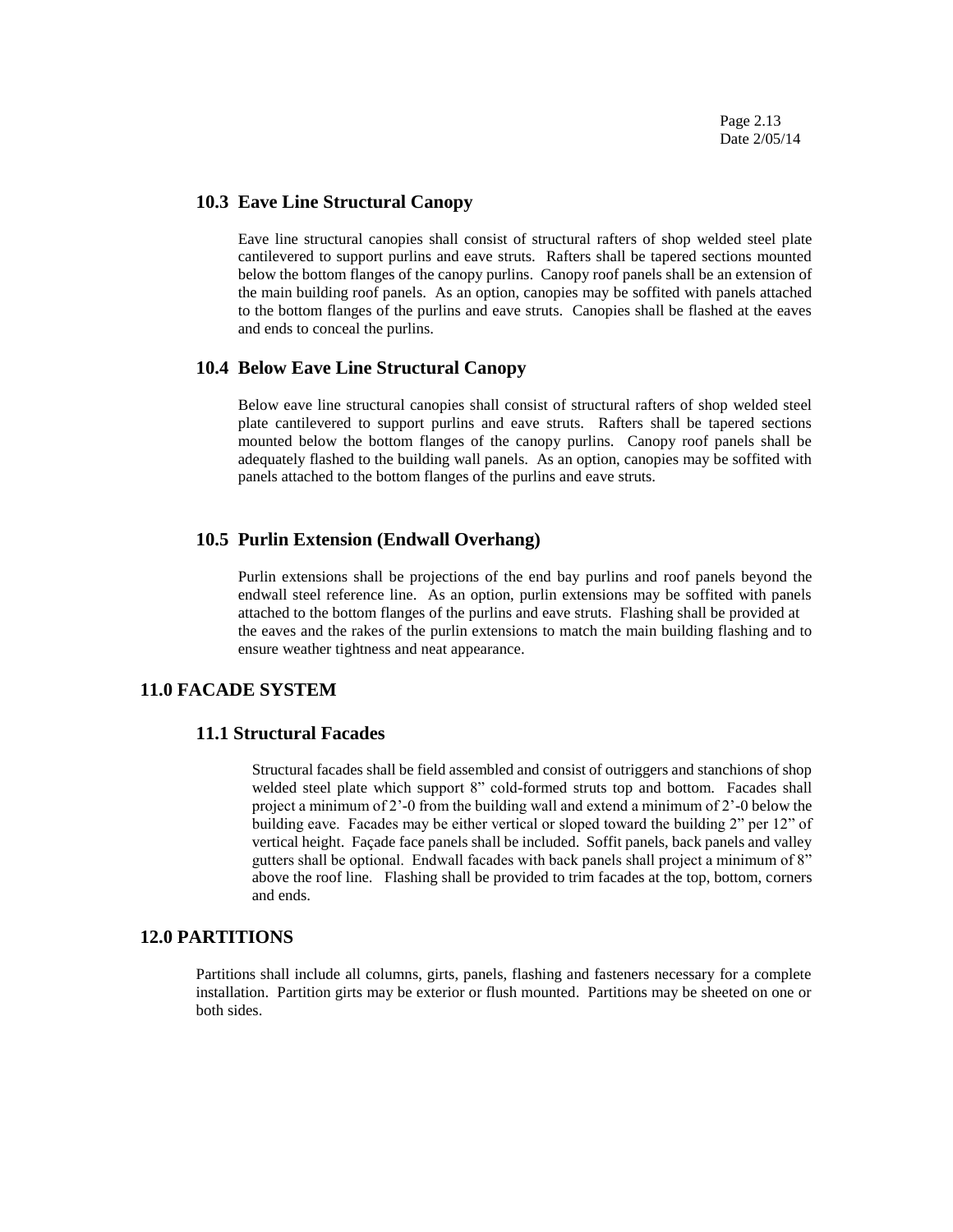Page 2.14 Date 2/05/14

### **13.0 ROOF MODIFICATION**

## **13.1 Ice and Snow Condition Roof**

Upon written request, or at Pinnacles discretion, Pinnacle shall provide additional material to guard against roof damage resulting from ice and snow accumulations. The additional materials shall consist of additional fasteners to be applied along the building eaves and roof panel side laps and additional gutter clips (2'-0 O.C.).

#### **13.2 UL 90 Wind Uplift Classified Roof**

Upon written request, Pinnacle Structures, Inc. shall provide UL labeled components and details to construct a roof which meets the requirements for an Underwriters Laboratories Classified Roof.

## **14.0 WINDOWS**

## **14.1 Horizontal Slide Windows**

Aluminum horizontal slide windows shall have extruded aluminum structural sections in mill finish and bronze. Window jambs shall be weather stripped with  $3/16$ " x  $\frac{1}{4}$ " pressure sensitive butyl sealant. Sashes shall be factory glazed clear glass. Sliding sections shall have cam or sweep interior locks and exterior screens. Windows shall be furnished complete with framing, fasteners, flashing and sealant necessary to ensure weather tightness and neat appearance.

## **15.0 SWING DOORS**

#### **15.1 Door Frames**

Swing door frames shall be fabricated from 16 gauge galvanized or Galvalume steel with strike and hinge reinforcements. Door frames shall be bonderized and cleaned to provide paint adhesion. Door frames shall be given one coat of primer and one finish coat of white enamel (1.7 to 2.1 mils dry film).

#### **15.2 Door Leaves**

Swing door leaves shall be fabricated from hot-dip galvanized G-60, or GALVALUME 20 gauge, mill bonderized, embossed steel with a stretcher level degree of flatness. After cleaning, all exterior surfaces shall be given a primer coat followed by a finish coat of white enamel (0.9 to 1.1 mils dry film.). Internal construction of swing door leaves shall be expanded polystyrene core with closed-cell rigid thermoplastic material with a U factor of 0.16.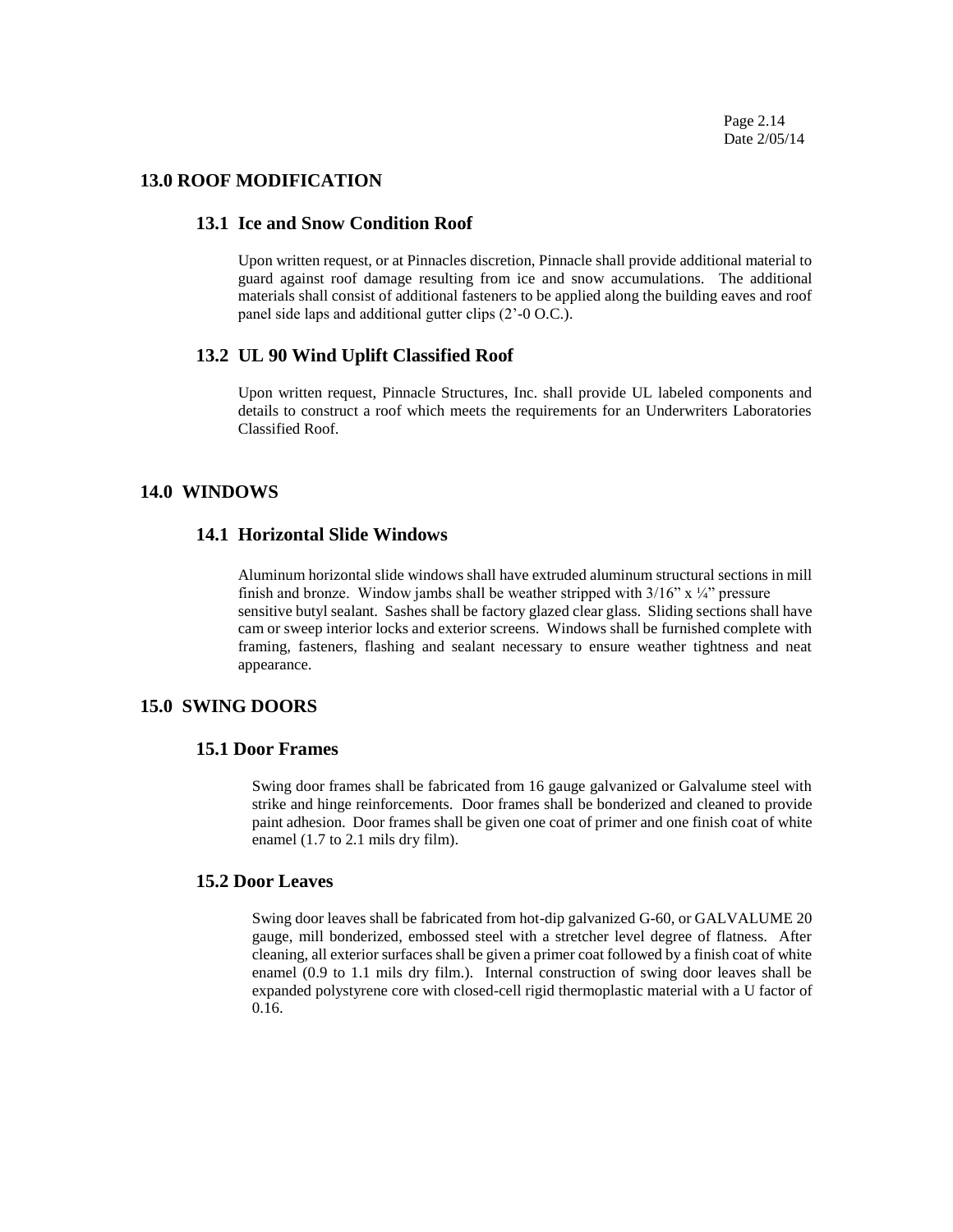#### **15.3 Lockset Options**

Swing doors shall be provided with one of the following locksets:

- A. Cylindrical locksets with 2 <sup>3</sup>/<sub>4</sub>" backset with lever handles and satin chrome finish. Locksets shall be reversible for right or left hand operation.
- B. Heavy-duty mortise locksets with  $2 \frac{3}{4}$  backset with lever handles and satin chrome finish. Field reversible locksets shall be furnished for right or left hand operation.
- C. Rim type exit panic devices shall attach to doors prepared for cylindrical locksets. Push bars shall be furnished 23" in length. Panic hardware shall be furnished in a dull finish.

#### **15.4 Thresholds**

Aluminum thresholds shall be sealed beneath and anchored to the concrete floor with countersunk fasteners. Thresholds, used in conjunction with door bottoms, shall provide a weather tight seal at the bottom of the door.

## **15.5 Door Bottoms**

Swing door bottoms shall be face-mounted assemblies consisting of drip strips with vinyl insert sweeps to seal the bottoms of the doors to the thresholds.

### **15.6 Trim**

Trim flashing shall be provided for the heads and jambs of door frames when door frames are located at sheeted walls.

#### **15.7 Swing Door Closer**

Door closers shall be of rack and pinion construction. The rack and pinion shall be made of heat-treated steel and mounted in a cast hydraulic iron case. Closing of the doors shall be controlled by dual needle valves which shall be concealed against unauthorized adjustment. Closers shall be surface applied with projections not over  $2 \frac{3}{4}$  and shall be capable of being applied on  $1 \frac{3}{4}$  top rails or top jambs for inverted mounting.

## **16.0 WALL AND ROOF LIGHT PANELS**

#### **16.1 General**

Wall lights, roof lights and insulated roof lights shall be either fiberglass reinforced modified acrylic or fiberglass reinforced polyester translucent material. Wall and roof lights shall be furnished in the configuration of the wall or roof panels as applicable. Each wall and roof light shall be sized to replace one panel width and shall lap the building panel at the ends. Wall and roof lights shall be furnished with the sealant and fasteners necessary for the installation.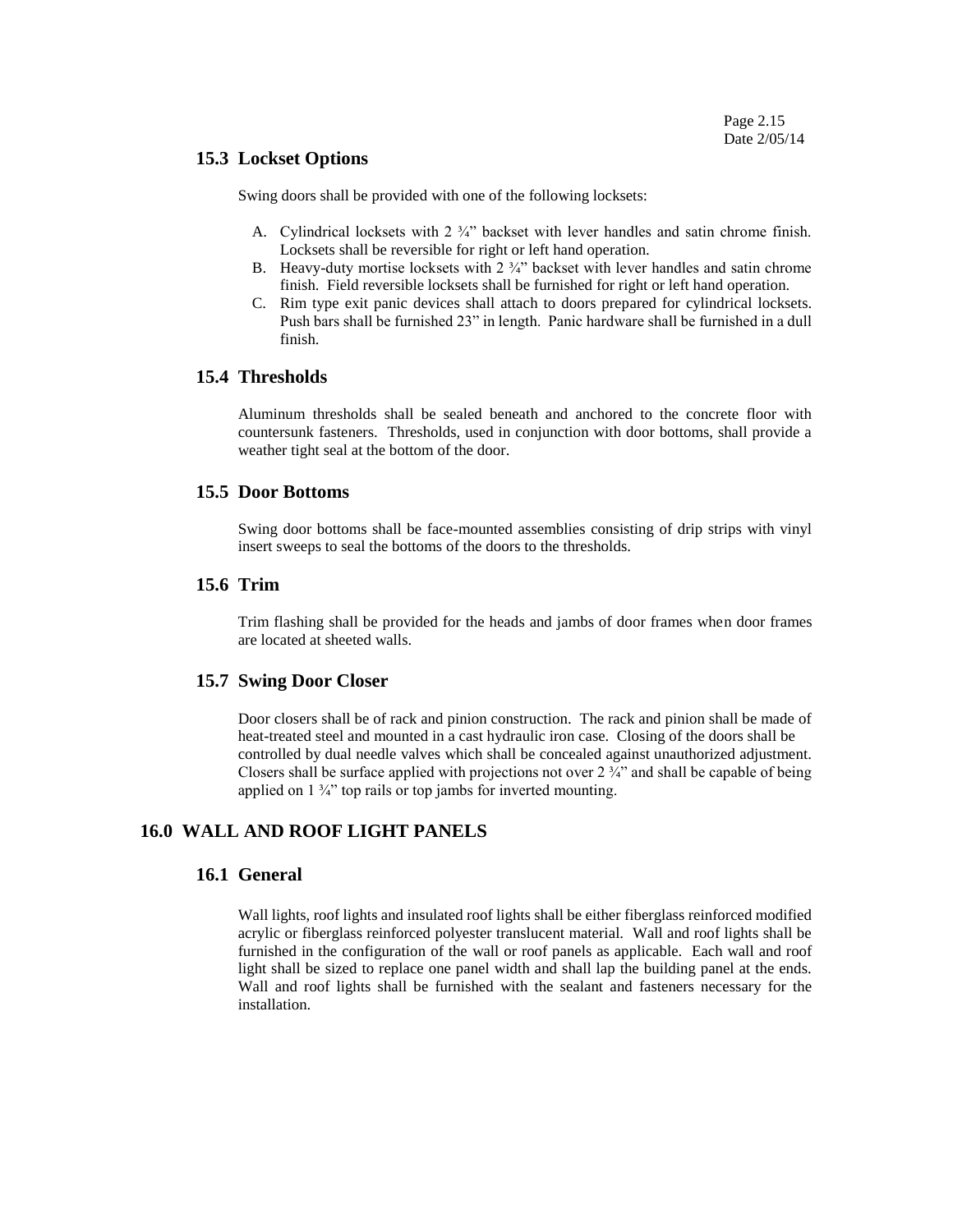#### **16.2 Wall Lights**

Wall lights shall be chopped fiberglass reinforced, 8 ounce per square foot modified acrylic translucent material with a smooth finish. Wall lights shall be furnished white, in 5'-0 lengths max. Wall lights shall have light transmission factors of 40-50%. Wall lights shall be furnished for wall installation only and under no circumstances shall be installed in building roofs.

#### **16.3 Roof Lights**

Roof lights shall be chopped fiberglass reinforced, 8 ounce per square foot modified acrylic translucent material with a smooth finish. Shadow panel roof lights shall be furnished white, in 11'-0 lengths only. Roof lights shall have light transmission factors of 40%-50%. Roof lights shall comply with the Underwriters Laboratories UL 90 Wind Uplift Classification when labeled and erected in accordance with UL 90 Roof Construction requirements.

## **16.4 UL 25 Flame Spread Rated Lights**

UL 25 roof lights shall be mat fiber reinforced, 8 ounce per square foot, fire retardant (Underwriters Laboratories UL 25 Flame Spread Classification) polyester translucent material with a smooth finish. UL 25 roof lights shall have light transmission factors of 0.46 and heat transmission factors of 0.64. UL 25 roof lights shall comply with the Underwriters Laboratories UL 90 Wind Uplift Classification when labeled and erected in accordance with the UL 90 Roof Construction requirements.

## **16.5 Insulated Roof Lights**

Insulated roof lights shall be factory assembled units consisting of white roof lights and 4 ounce per square foot translucent pans which create a ¼" dead air space. Each roof light and pan shall be sealed with contact adhesive and pressure sensitive tape mastic. Insulated roof lights shall comply with the Underwriters Laboratories UL 90 Wind Uplift Classification when labeled and erected in accordance with UL 90 Roof Construction requirements. Insulated roof lights shall be furnished in 11'-0 lengths only.

#### **17.0 SEALANT**

## **17.1 Tube Sealant**

Tube sealant shall be a one-component, moisture curing polyurethane multi-purpose sealant. The sealant shall exhibit extreme stability in the presence of ultra-violet radiation atmospheric contamination and infrared radiation.

#### **17.2 Tape Sealant (Bead Mastic)**

Tape sealant shall be a cross-linked isobutylene / isoprene copolymer tape that will not lose shape due to storage or transportation. Tape sealant shall be available in the following size rolls:  $\frac{1}{2}$ " x 3/16" x 40' rectangular, 7/8" x 3/16" x 40 ' rectangular and  $\frac{1}{2}$ " x 3/32" x 45' rectangular.